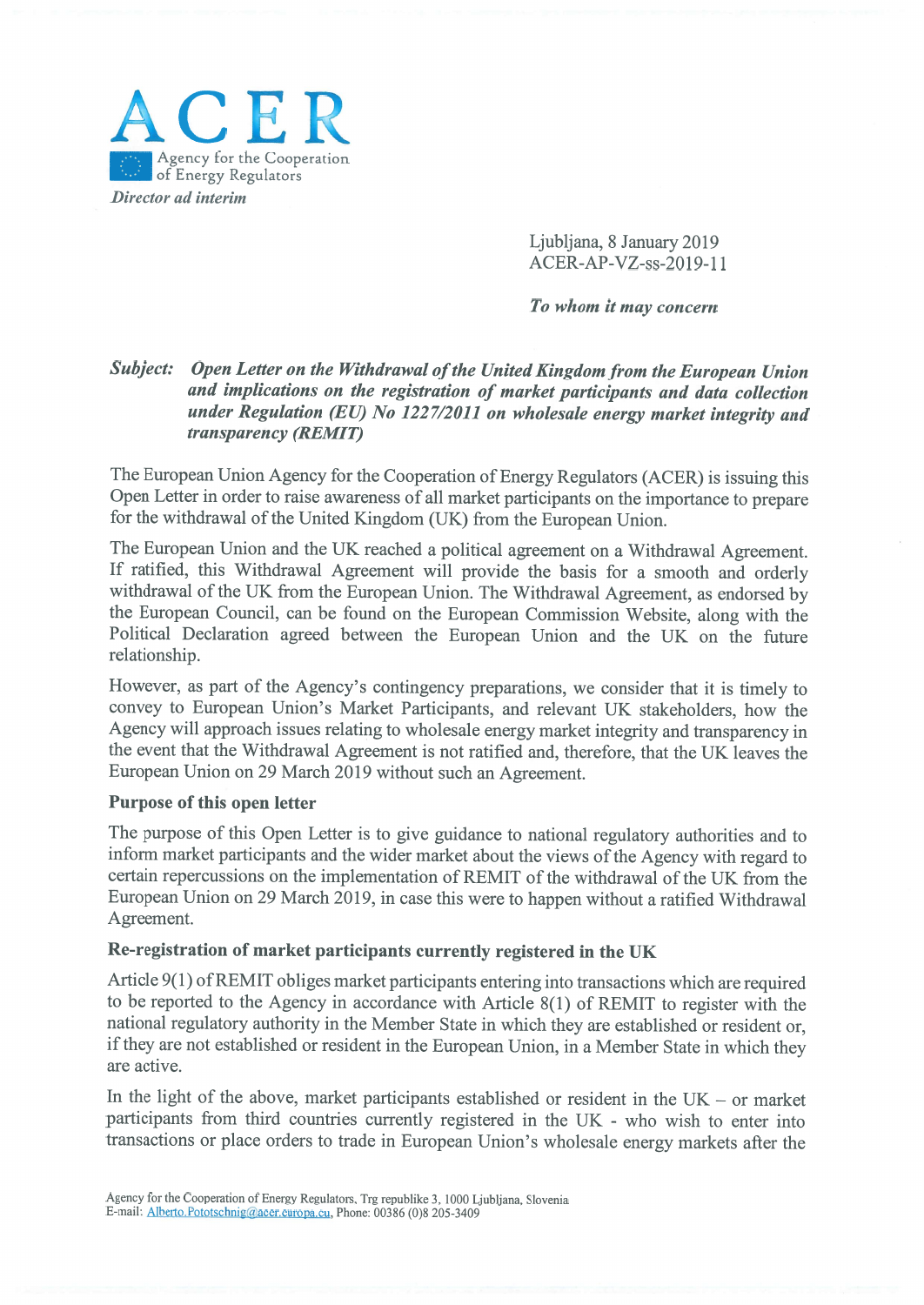UK's withdrawal from the European Union on <sup>29</sup> March <sup>2019</sup> will need to be registered with <sup>a</sup> national regulatory authority of another Member State (EU27 Member State) where they are predominantly active (so-called "re-registration").

In accordance with Article 9(1), second subparagraph, of REMIT, <sup>a</sup> market participant may register only with one national regulatory authority. Nonetheless, market participants currently registered in the UK and intending to enter into transactions in European Union's wholesale energy markets after the UK's withdrawal from the European Union, may already prepare their registration with the national regulatory authority of <sup>a</sup> EU27 Member State. Until the withdrawal of the UK from the European Union, they will continue to be registered solely in the UK.

Based on the records of national registrations and in line with requirements in Article 9(3) of REMIT, the Agency has established the European register of market participants (CEREMP<sup>1</sup>). Beyond its core function, CEREMP was also developed with <sup>a</sup> view to facilitate the national registration processes. CEREMP is currently used by all European Union's national regulatory authorities to register market participants, excep<sup>t</sup> for E-Control in Austria, ARERA in Italy, ANRE in Romania and Agencija za energijo in Slovenia, which have established separate tools for this purpose.

When re-registering with the national regulatory authority of a EU27 Member State which uses CEREMP for national registration purposes, market participants should use the "Change Member State" functionality in the CEREMP registration system. This functionality will pre populate the registration form for the re-registration with the new national regulatory authority of choice with the information previously provided for registration in the UK. Market participants will be required to provide their previous UK ACER code in the custom field for the "Change Member State" functionality. The initiation of the "Change Member State" functionality for re-registration is considered to fulfil the market participant's obligation to submit the registration form to <sup>a</sup> national regulatory authority prior to entering into <sup>a</sup> wholesale energy market transaction which needs to be reported pursuan<sup>t</sup> to Article 9(4) of REMIT.

The Agency takes this opportunity to remind market participants that the time national regulatory authorities need to analyse <sup>a</sup> registration reques<sup>t</sup> depends primarily on the quality of the registration file and encourages market participants to be complete and accurate in their filing for re-registration. Therefore the Agency invites market participants to make themselves familiar with the specificities of the registration process with the national regulatory authority they aim at re-registering with in due time in early-2019.

## Data collection from reporting parties established in the UK

Market participants will be able to continue reporting with their UK ACER code until their de registration in the UK will be acknowledged in CEREMP, no later than the date in which the UK withdraws from the European Union in case this happens without <sup>a</sup> ratified Withdrawal Agreement. Once re-registered with another national regulatory authority, they will receive <sup>a</sup> new ACER code for reporting purposes.

<sup>1</sup> Centralised European Register of Energy Market Participants